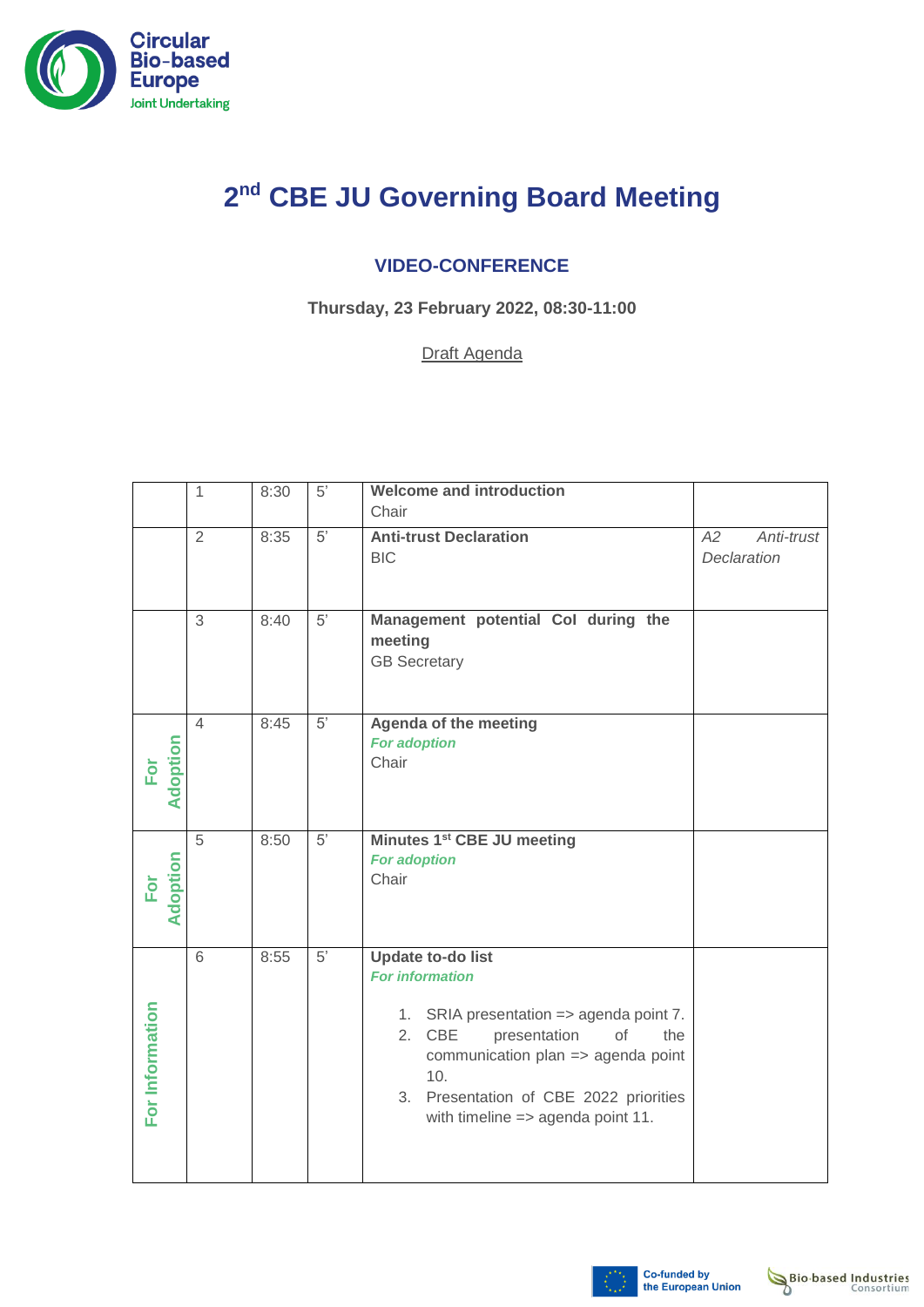|                                    | $\overline{7}$ | 9:00 | 3'  | <b>Decision</b><br>working<br>the<br>on<br>group<br>designated by the GB to perform the<br>assessment of the AAR 2021<br><b>For decision</b>                                                                                                                                                                                                        |  |
|------------------------------------|----------------|------|-----|-----------------------------------------------------------------------------------------------------------------------------------------------------------------------------------------------------------------------------------------------------------------------------------------------------------------------------------------------------|--|
| For Decision                       |                |      |     | Decision on the working group designated<br>by the GB to perform the assessment of the<br>AAR 2020.                                                                                                                                                                                                                                                 |  |
|                                    |                |      |     | The persons nominated to integrate the<br>working group that will<br>deliver<br>an<br>assessment for the consideration of the GB<br>are Marton Kerri and Dirk Carrez.                                                                                                                                                                               |  |
| For Decision                       | 8              | 9:03 | 2'  | Nomination of reporting officers to carry<br>out the 2021 appraisal of the CBE JU<br><b>Executive Director</b><br><b>For decision</b>                                                                                                                                                                                                               |  |
|                                    |                |      |     | N.B: the Vice-chair for the GB is the appeal<br>assessor in the procedure, therefore he<br>cannot be nominated as a reporting officer                                                                                                                                                                                                               |  |
|                                    | 9              | 9:05 | 15' | Update on the setting up of the CBE JU<br><b>Advisory Bodies</b><br>For information and discussion<br>CBE JU<br>1. Closure of the selection of the<br>Scientific Committee members and<br>launch of the GB adoption procedure:                                                                                                                      |  |
| cussion<br>For information and dis |                |      |     | Update on the selection process<br>(deadline, eligibility check, outcome<br>of the selection panel, composed by<br>representatives of EC and BIC) and<br>for main and reserve list. (Written<br>procedure launched before the GB<br>meeting).<br>Next step: establishment of the body<br>and 1st SC meeting currently planned<br>for 31 March 2022. |  |
|                                    |                |      |     | SRG establishment:<br>2.<br>nominations<br>update<br>the<br>on<br>received and launch of the chair<br>and vice chair election process -<br>proposals for candidature<br>plan for the 1 <sup>st</sup> meeting in the<br>second half March 2022.                                                                                                      |  |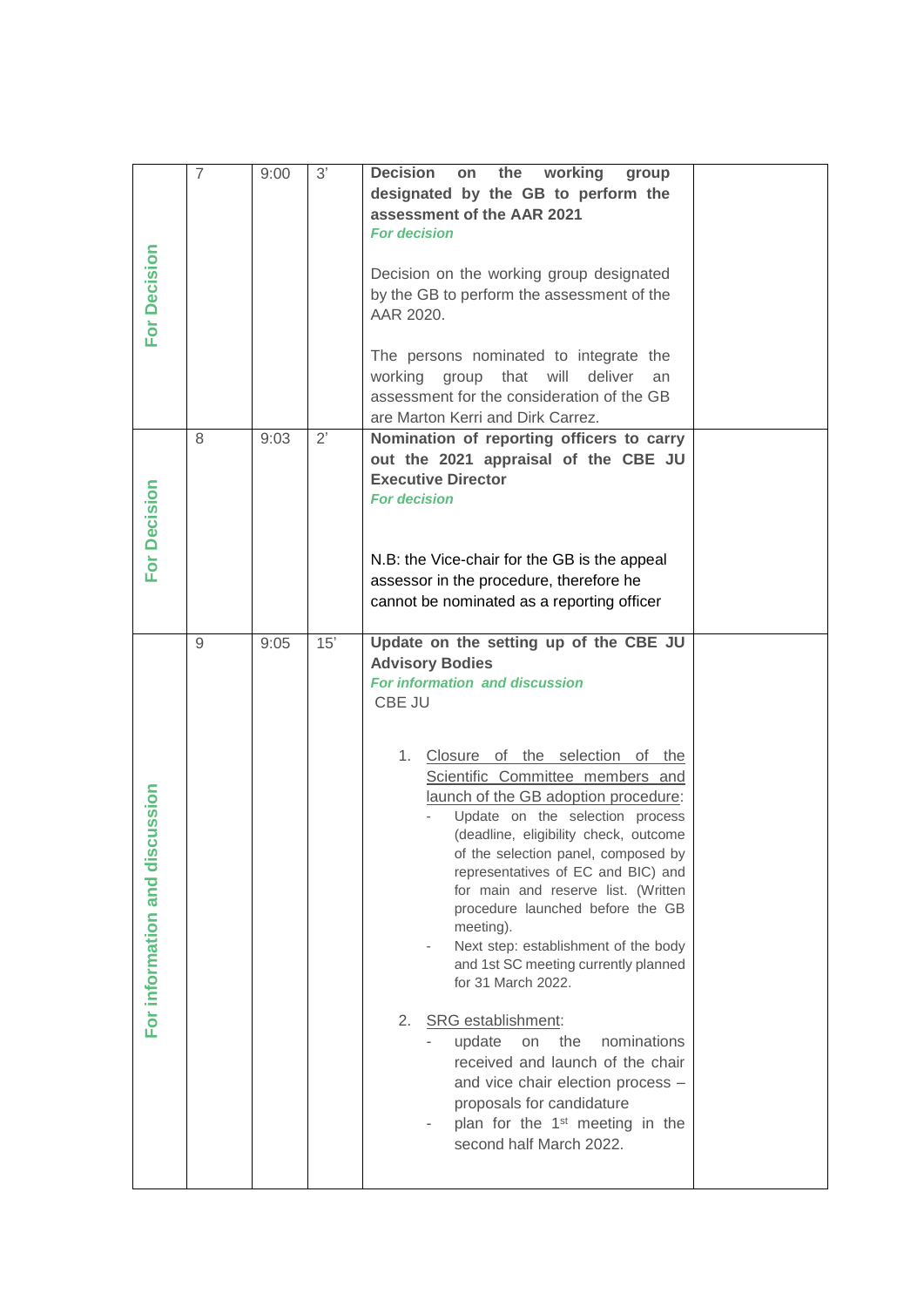| For information<br>and discussion | 10 | 9:20  | 45' | <b>SRIA (EC-BIC-CBE JU)</b>                         |  |
|-----------------------------------|----|-------|-----|-----------------------------------------------------|--|
| cussion                           |    |       |     | For information and discussion                      |  |
|                                   |    |       |     | <b>BIC-CBE JU-EC</b>                                |  |
|                                   |    |       |     |                                                     |  |
|                                   |    |       |     | As agreed in the GB of December 2021 SRIA           |  |
|                                   |    |       |     | will be presented to the Governing Board.           |  |
|                                   |    |       |     |                                                     |  |
|                                   | 11 | 10:05 | 15' | Update on the AWP2022 topic text and                |  |
| and                               |    |       |     | planning of first CBE JU call                       |  |
|                                   |    |       |     | For information and discussion                      |  |
| sion                              |    |       |     | <b>BIC-CBE JU-EC</b>                                |  |
| <b>in</b>                         |    |       |     |                                                     |  |
| ä                                 |    |       |     | Update on the topics text for call 2022 and         |  |
| For information<br>ທ<br>岩         |    |       |     | related timeline and planning that was              |  |
|                                   |    |       |     | presented in the GB meeting of December             |  |
|                                   |    |       |     | 2021.                                               |  |
|                                   |    |       |     |                                                     |  |
|                                   | 12 | 10:20 | 15' | Preparation of the CBE calls: monitor the           |  |
|                                   |    |       |     | (evolution of the) participation of BIC             |  |
|                                   |    |       |     | members<br><b>For discussion and decision</b>       |  |
|                                   |    |       |     | <b>BIC</b>                                          |  |
|                                   |    |       |     |                                                     |  |
| For discussion and decision       |    |       |     | As requested by BIC: In view of the                 |  |
|                                   |    |       |     |                                                     |  |
|                                   |    |       |     | preparation of the future CBE calls, we             |  |
|                                   |    |       |     | suggest that the Board asks the CBE ED to           |  |
|                                   |    |       |     | perform an analysis of the BIC (industry)           |  |
|                                   |    |       |     | members participation in BBI grants that are        |  |
|                                   |    |       |     | not closed yet as well as in CBE grants incl.       |  |
|                                   |    |       |     | financial contribution going to BIC industry        |  |
|                                   |    |       |     | members. This analysis could serve as a basis       |  |
|                                   |    |       |     | for the ED to propose to the GB future possible     |  |
|                                   |    |       |     | proposals for corrective measures ensuring          |  |
|                                   |    |       |     | the fulfilling of the financial commitment of the   |  |
|                                   |    |       |     | private partners, in line with recital 21 and       |  |
|                                   |    |       |     | articles 5.2(a) and 19(4)(f) of the SBA. A timing   |  |
|                                   |    |       |     | for this analysis has to be decided.                |  |
|                                   |    |       |     |                                                     |  |
|                                   | 13 | 10:35 | 15' | <b>Presentation CBE Communication action</b>        |  |
|                                   |    |       |     | <b>Plan 2022 (CBE JU)</b><br><b>For information</b> |  |
|                                   |    |       |     | CBE JU                                              |  |
|                                   |    |       |     |                                                     |  |
| For information                   |    |       |     | Presentation by CBE JU of the                       |  |
|                                   |    |       |     | communication action plan reflected in the          |  |
|                                   |    |       |     | AWP 2022.                                           |  |
|                                   |    |       |     | The priorities for 2022 are:                        |  |
|                                   |    |       |     | Updating the communication<br>1.                    |  |
|                                   |    |       |     | strategy, tools and channels                        |  |
|                                   |    |       |     | 2. Promoting the new partnership                    |  |
|                                   |    |       |     | Promoting CBE JU funding<br>3.                      |  |
|                                   |    |       |     | opportunities                                       |  |